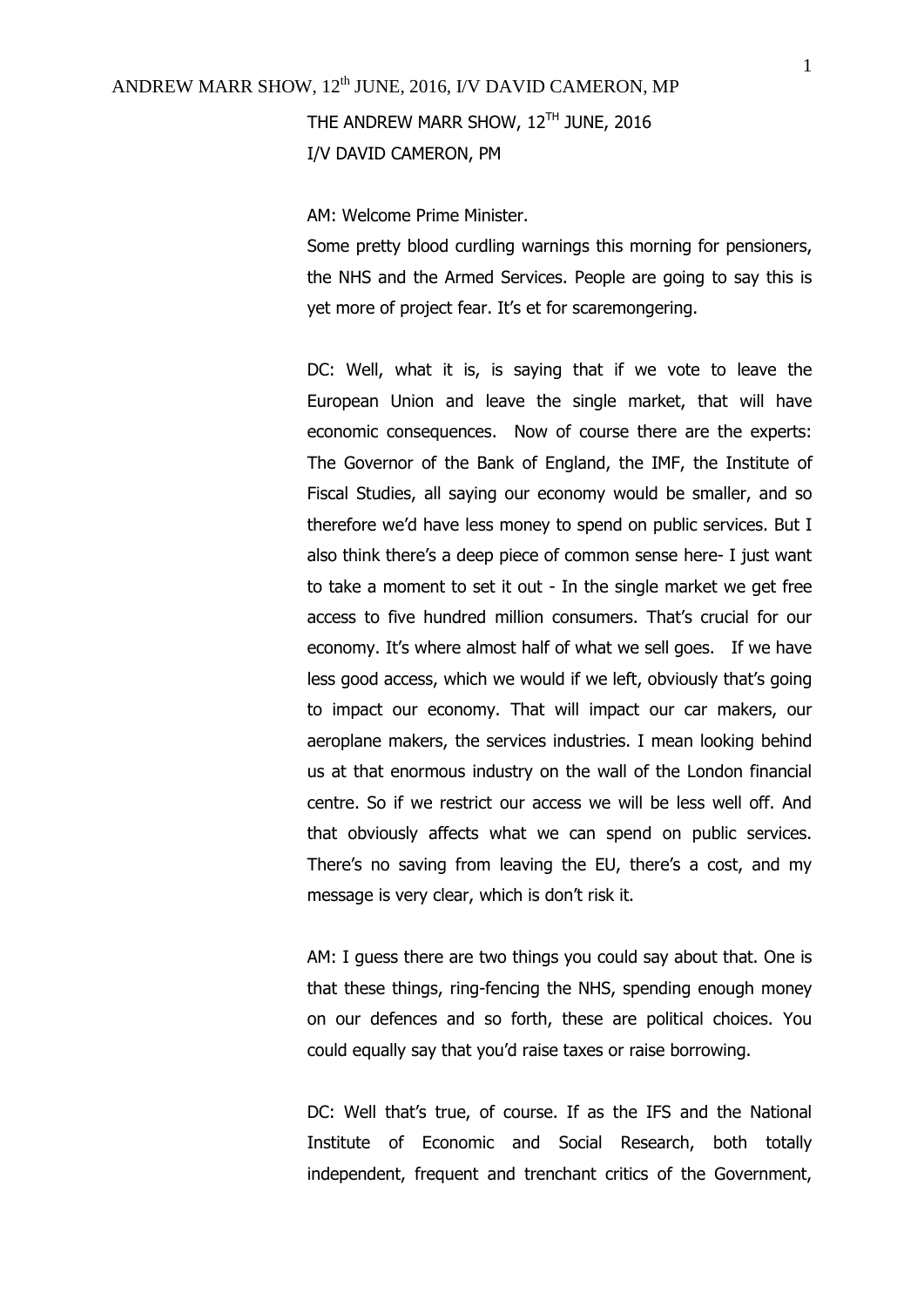they say there'll be something like a 20 to 40 billion black hole. Now of course you could meet that by putting up taxes on ordinary hardworking people; or by going back to borrowing more and putting our economy at risk; or it could be cuts. Cuts in things like pensions or health or other - and look my point is we don't have to vote for that. We don't have to risk it. We can take the better choice. I think it's worth stopping for a moment and thinking how we'll feel on the  $24<sup>th</sup>$  of June. If we vote In I think there will be actually a wall of investment. I think companies that are responsible for employing people in this country and making things in this country will want to do more, employ more, make more. We'll have a strong and bright future inside a reformed European Union. If we vote out it is a decade of uncertainty and so we shouldn't risk it.

AM: But you have chosen this morning to warn pensioners, in particular that they will lose the triple lock. Let me read you what Iain Duncan Smith has said about that: 'What we now have is a vindictive and desperate attempt to bully and frighten the British people, particularly pensioners. The truth is that these are policy choices and the Conservative manifesto said that protecting pensioners was a priority. It is now apparent that there is nothing they will not do' - And he means you  $-$  'to use or jettison in their efforts to get us to leave(sic) the EU.' Stay.

C: Well, it is a policy priority and we spend something like £90 billion a year on pensions and pension benefits.

AM: But that will be a priority for a future Conservative Government.

DC: Of course it's a priority. But the fact is if we did face a 20-40 billion black hole in our public finances we'd have to make difficult choices. And our pensions promise is based on a growing and succeeding economy and all of the experts, and I agree with them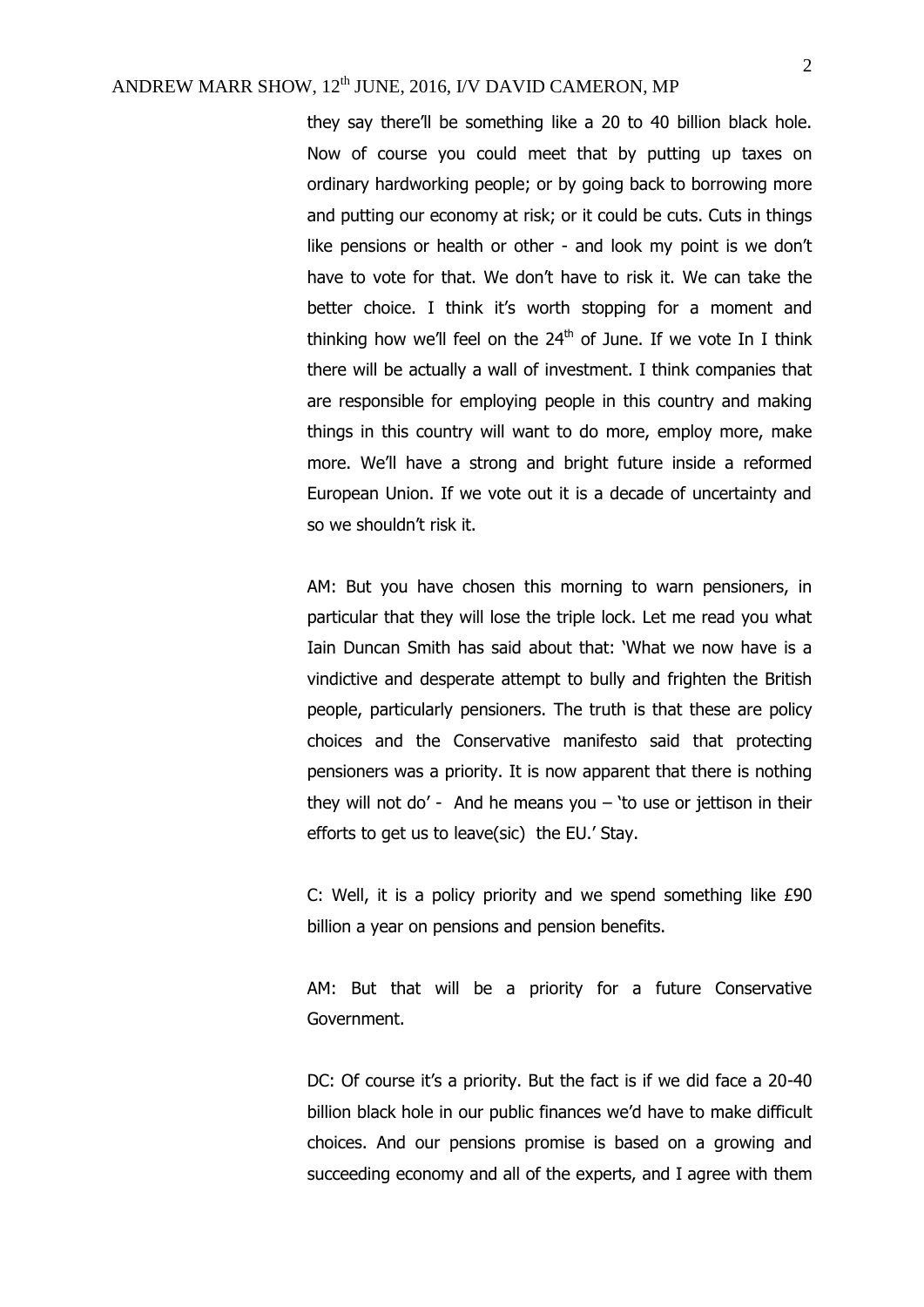and that most people in business agree, if we leave the single market, if we cut ourselves off from the most important market our economy will be smaller and that has consequences. You know we'll be taking a risk with jobs. We'd be taking a risk with growth. We'd be taking a risk with pensions – and we shouldn't do that, it's the wrong choice.

AM: All the risks that are there, because you caused the referendum in the first place –

DC: And I think it's right to hold this referendum, but just because it's right to hold the referendum doesn't mean you shouldn't be very clear about the potential consequences. You've just had Nigel Farage sitting here saying, you know  $-$  if the pound falls, so what? That is how  $-$ 

AM: Briefly he thought and it would go back up again.

DC: But I'll tell you, so what. Which is if the pound falls then that means the prices in our shops go up, it means the weekly shop costs people more. It means that family holiday costs more. Outside the single market the air fares will cost more. These are all risks we should avoid. We shouldn't risk it.

AM: The challenge to you is that this is scaremongering. You've been quoting the IFS in the papers all morning, let me read you what the IFS says: 'If we turned out to have a 20-40 billion pound hit to the public finances that would be a much smaller hit than the effect of the 2008 recession, it would be below the downgrades to the forecasts made by the OBR between the budgets in 2011 and 2013. We have coped with those. In fact – they are the Treasury themselves forecast that if we leave the recession will be the shallowest since 1956. It is not Armageddon.'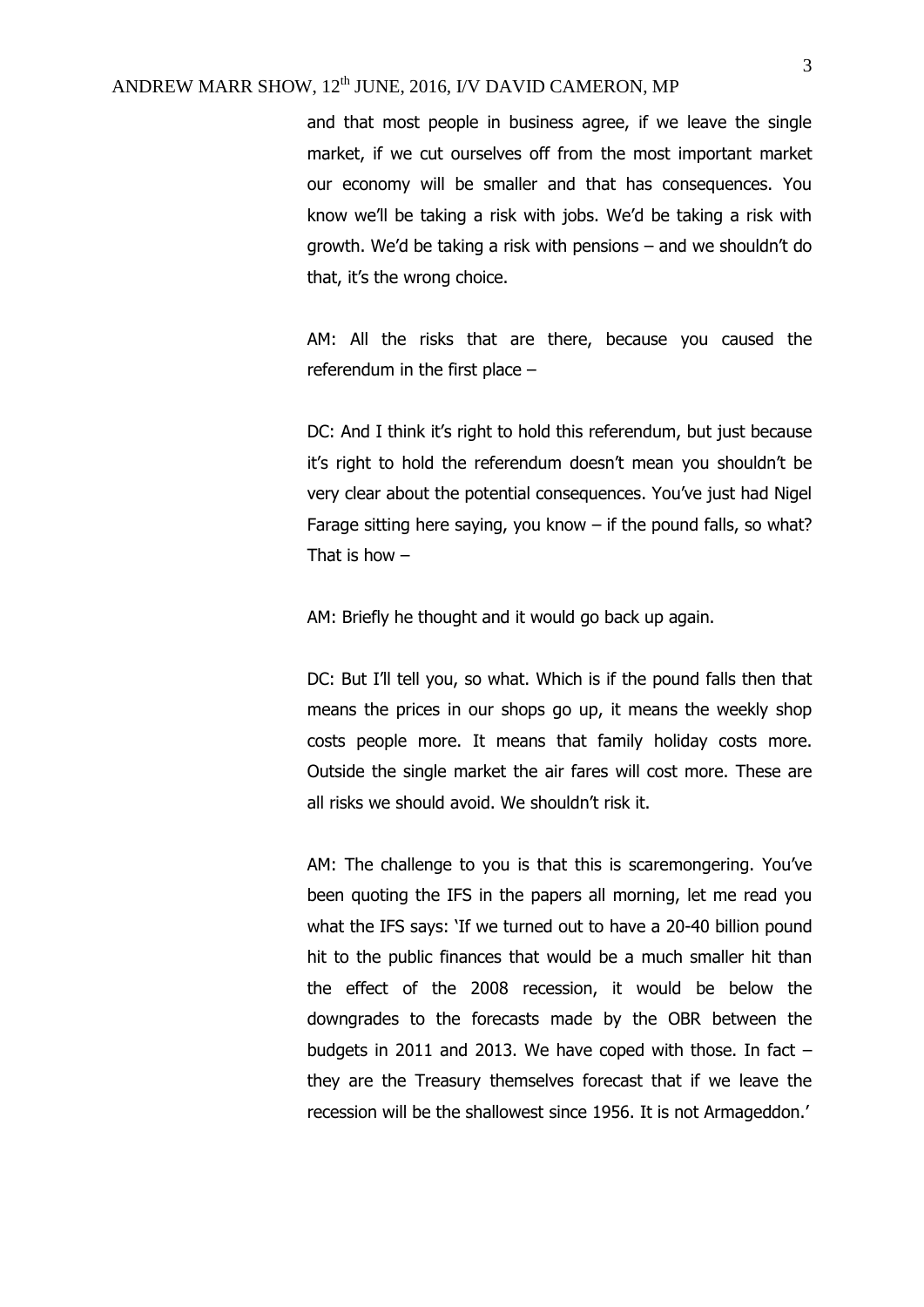DC: But who wants to vote for a shallow recession? I mean the 2008 recession was the worst since the war, and if we vote  $-$  this would be the first recession that was self-inflicted, if it were to happen, and that's what the Bank of England and the IFS and the Treasury and others think.

AM: The roof doesn't come down.

DC: I've been Prime Minister for six years. I know what it's like, as Prime Minister, trying to fill in a black hole. Trying to deal with the aftermath of recession; trying to help get people back to work; trying to mend our public finances; making difficult decisions, decisions which many people watching this programme won't have agreed with because they were tough and difficult. I don't want us to have to make any more of those decisions, and if we vote to stay in we don't have to and if we vote to come out we are putting ourselves, deliberately, in a less good economic position in our absolutely key market. And I think one of the things the debate has proved –

AM: People believe that you are overstating the case and if you look at the audience in that ITV debate for instance they were sort of glassy eyed, they weren't listening to you. And the reason they weren't listening to you is perhaps because the warnings have been too extreme, too specific, all that stuff about house prices falling by 18% and so forth coming from the Treasury which can't forecast very much ahead, and people are no longer listening. They simply don't believe you.

DC: Well I totally accept that people are confused by having so many statistics and that there is a lot of frustration because of that, but I think it's actually my job, as Prime Minister, when you've got information coming from independent forecasts, from the Governor of the Bank of England - whose job it is to warn the government if there are risks to the economy - from the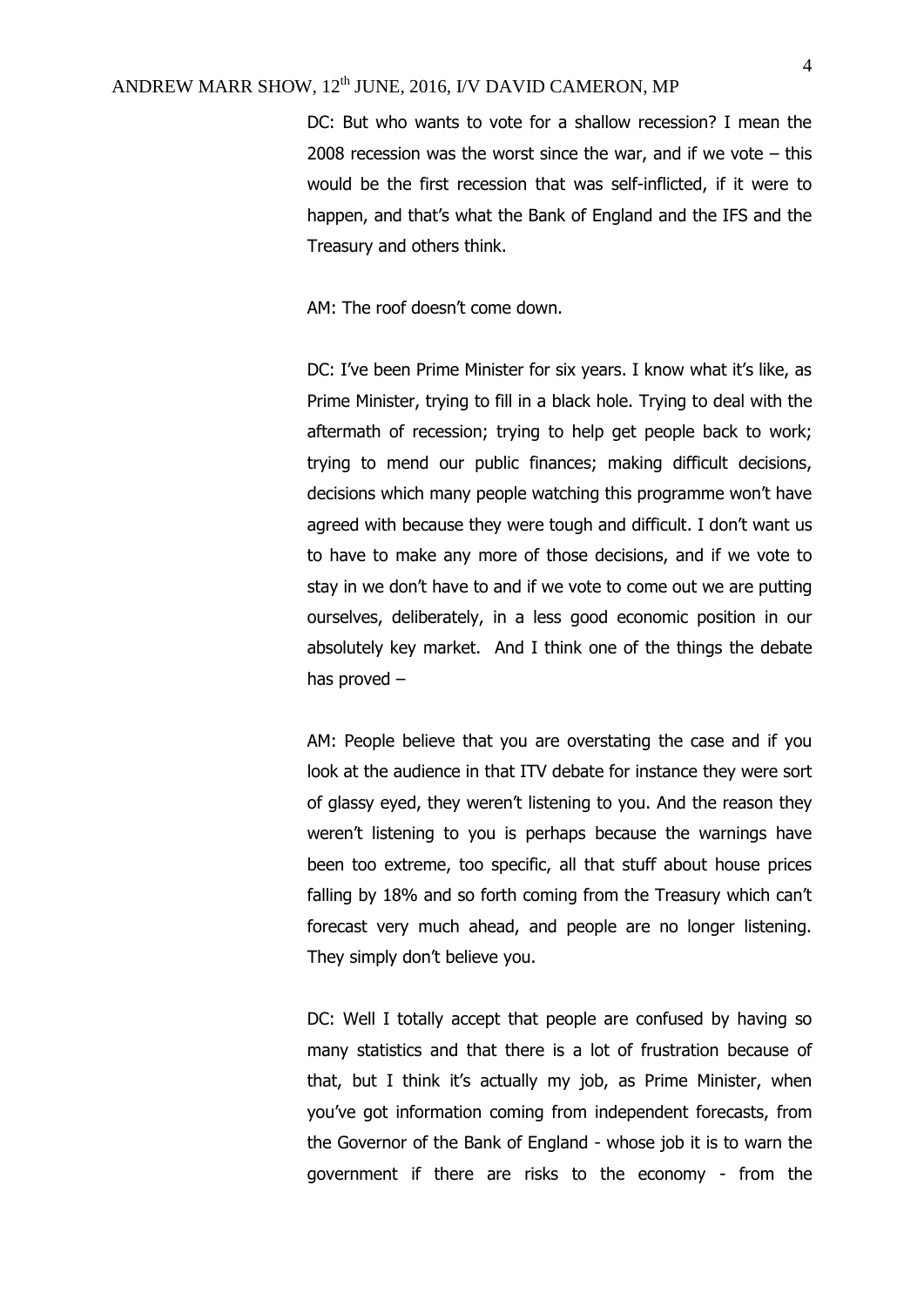International Monetary Fund whose job it is to warn governments when they face risks. I think it's my job to talk about those risks and I think it would be very irresponsible not to do so and that's why I'm doing it very clearly.

AM: Those numbers are basically made up, that is the problem.

DC: Well, I don't accept that actually the Bank of England themselves –

AM: Well Steve Hilton, your former adviser, says: 'They are made up.' He's talking about the Brexit forecast numbers from the Treasury.

'They are made up, I know because I used to do that stuff for you.'

DC: Well, except for the Institute for Fiscal Studies have I somehow ventriloquised them?

AM: I don't know.

DC: No, well I haven't. They wouldn't – that can't. Can I do that with the Bank of England? I can't do that. So I just don't – there are risks that we would be deliberately taking and I think again for people who find the barrage of statistics confusing, although they're coming from independent bodies, I think there's such an obvious common sense and logical point here, which is our carmakers, our aeroplane makers, our financial services business, are insurers – they want us to stay in the biggest single market in the world because they see immense opportunity. We should be taking that market and driving the trade deals, with China, whose economy we're bigger than as part of the single market – driving that deal with America, who we're bigger than in the single market, and there's huge upside and opportunity, particularly for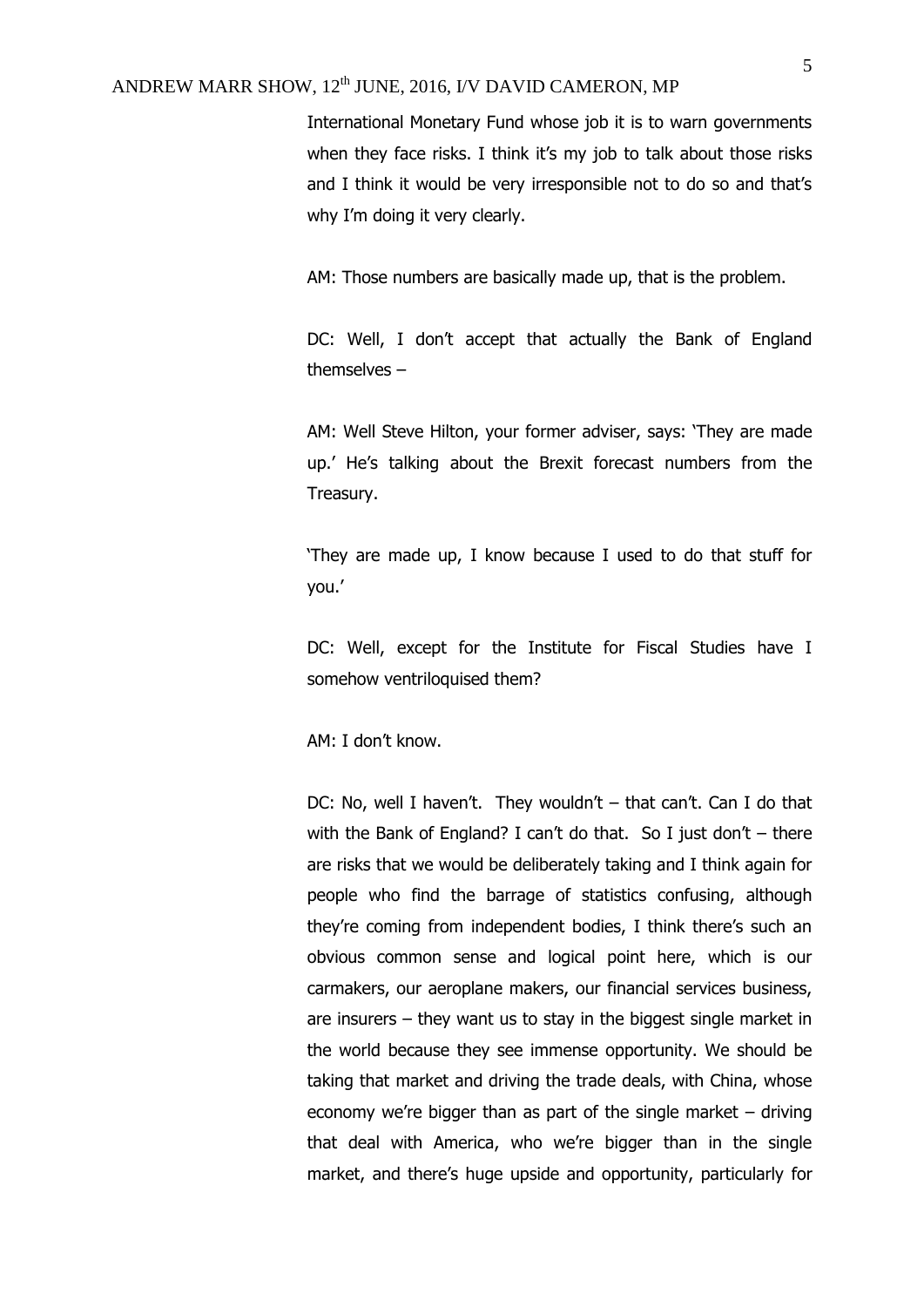young people starting out on their lives, but there are risks and I say we shouldn't risk it.

AM: I'm suggesting to you that somehow the tone has gone badly wrong. People are not listening. Two-thirds of people, according to a poll recently, don't think that they personally will be worse off after Brexit. And it's beginning to sound a bit as if your campaign is kind of vote to stay or the puppy gets it!

DC: No, I don't accept that. I think it's a hugely optimistic and positive campaign. Our campaign slogan is 'Stronger', positive, 'Safer', positive, 'Better off,' positive, inside the EU. And that's why we're going to be talking a lot more about the opportunities there are for young people in terms of the jobs and the apprenticeships that we create. The strength that Britain gets. Again, I've seen this over six years as Prime Minister. If I want to help tackle problems, whether it's stopping migration in the Eastern Mediterranean, trying to clear up Ebola in West Africa, fight climate change, stand up for Britain's interests anywhere in the world, you don't diminish your country by being part of the EU, you strengthen your country and there's a strong bold patriotic case, positive case, for staying in this organisation. And another point I think that hasn't come out - if we wake up on June  $24<sup>th</sup>$  and we're in - Britain's authority within the EU will be stronger. No other country has done what we've done, hold a renegotiation, hold a referendum. And then people will know that the British agenda, trade deals, prosperity, jobs and fighting extremism and terrorism is going straight to the top of the agenda and we'll be pushing that in Europe and elsewhere. And the other point some people make is that there's somehow a choice between being in Europe and going global. That is nonsense. By being in this single market and having that economic strength that gives us the ability to have global reach as well.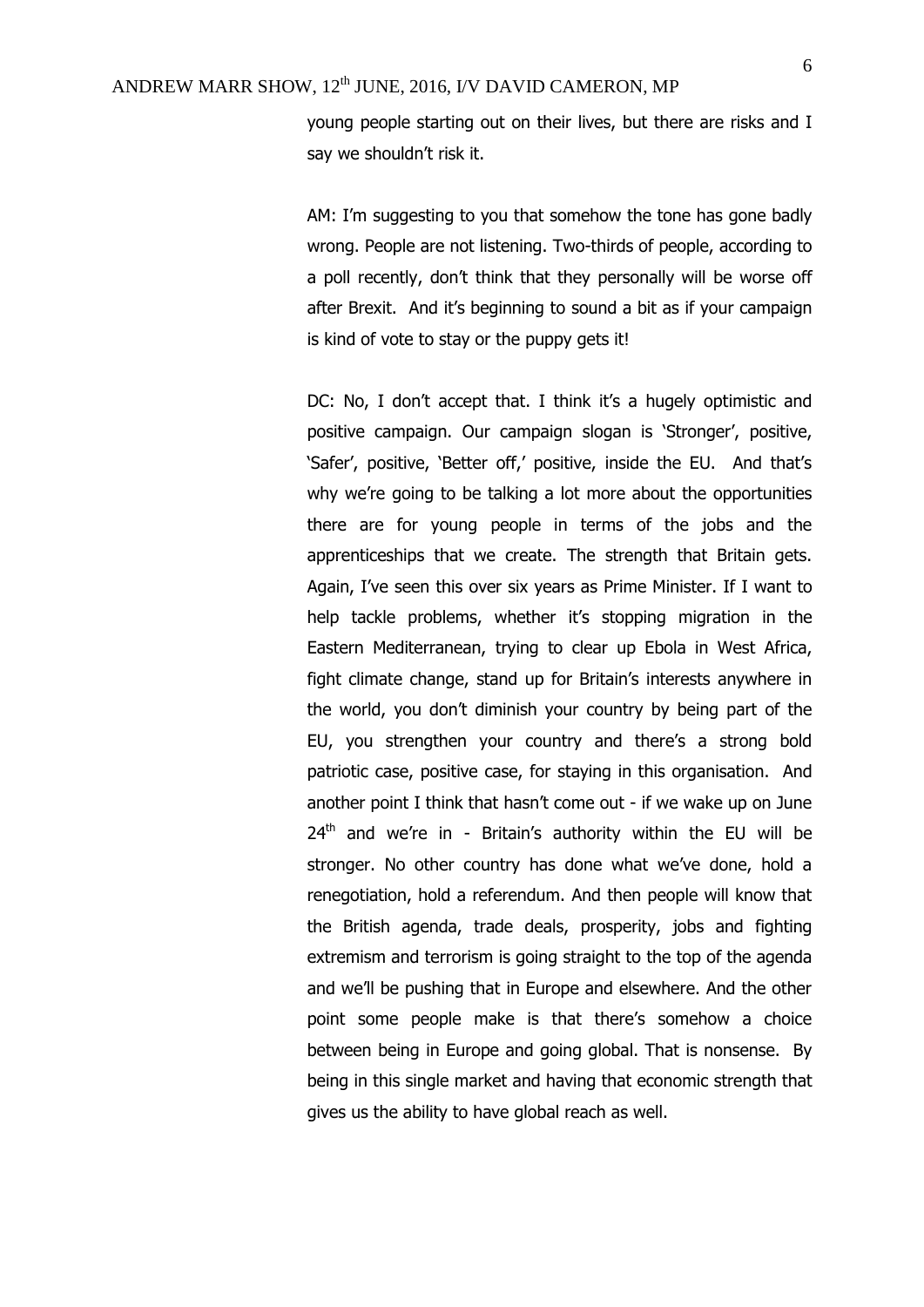AM: All right. When Sir John Major, your predecessor, was sitting in that chair last week he said that the NHS would not be safe in the hands of Boris Johnson, Michael Gove or Iain Duncan Smith. It would be like giving your pet hamster to a hungry python - I'm carrying on the animal theme here. Do you agree with him?

DC: Well I thought he made a very powerful case for why we should stay in the European Union.

AM: Sorry, do you agree with that particular point?

DC: I have given my self-denying ordinance which gave about ten days ago and it remains for the next thirteen days. I'm not going to talk personalities, I'm not going to talk people. I'm simply going to talk –

AM: You sent out Amber Rudd to do it for you!

DC: I'm simply going to talk about the arguments, about the facts, about the case as I see it and I'm going to restrict myself  $-$  I think there's enough issues and facts and arguments to get into.

AM: Well let me pursue this if I may a little bit, because if we vote to leave there will be changes in the Conservative Party and those people on the Vote Leave side will be enhanced and their position will be taken. You have said two things: You have said, I will stay on as Prime Minister and presumably to the end of the parliament you're talking about.

DC: Yes, yes.

AM: And you have said I will carry out the wishes of the British people.

DC: Yes.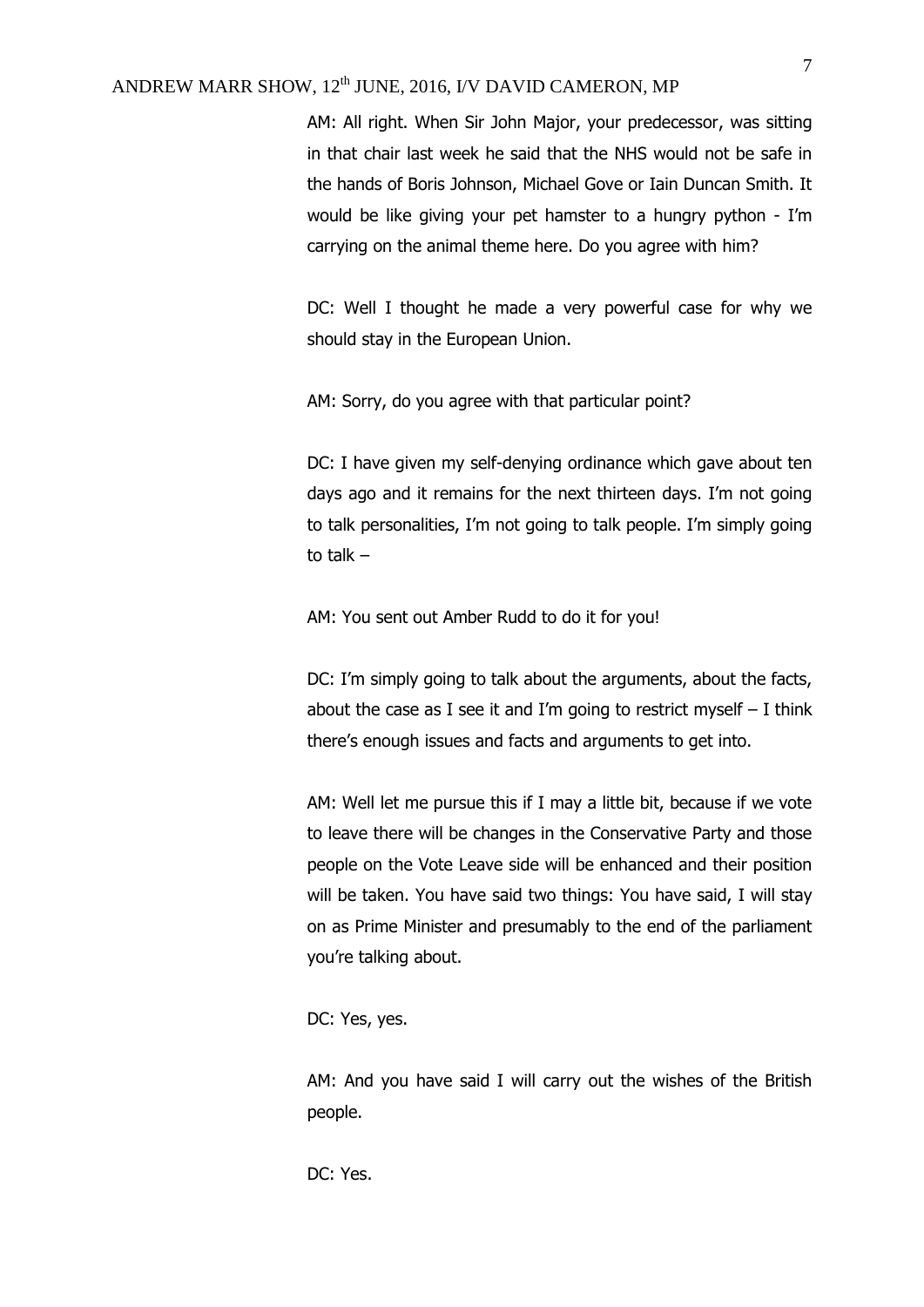AM: Now the trouble is the wishes of the British people is a rather indistinct thing. It's a blunt yes or no. So for instance, does the kind of mini-manifesto of the Leave side, the Tory Leave side, signify after a Brexit vote? Would you bring in an Australian style points system? Would you send that extra money to the NHS? Would you do the other things they have said they would do?

DC: Obviously if we vote to leave the EU with the economic consequences that would have, leaving the single market, facing the pressure of having a smaller economy and a DIY recession, that has consequences which I think would be very difficult for government to deal with. But above all, much more than that, they're difficult for Britain's families. I worry about people losing their jobs, about people having less income.

AM: All of this is true, but you haven't answered the question okay.

DC: Well the question, I think the question is: if we leave  $-$  if we vote to leave will we carry out that instruction? Yes. When I carry on as Prime Minister. Yes. Will I construct a government that includes all of the talents of the Conservative Party? Yes. Do I think it's the right course for our country? No, I don't. I think we would be stronger, safer and better off in.

AN: You'd be in a very, very strange position. You'd be introducing an Australian style points system you don't believe in for instance and you would  $-$  or would you not  $-$  be taking us out of the single market? Because there is room for a prime minister to negotiate that. After the shock of a Brexit vote we will be  $-$ 

DC: I think one of the most important moments in this campaign was when the Out campaign said they wanted to leave the single market. They didn't have to make that choice, they've made that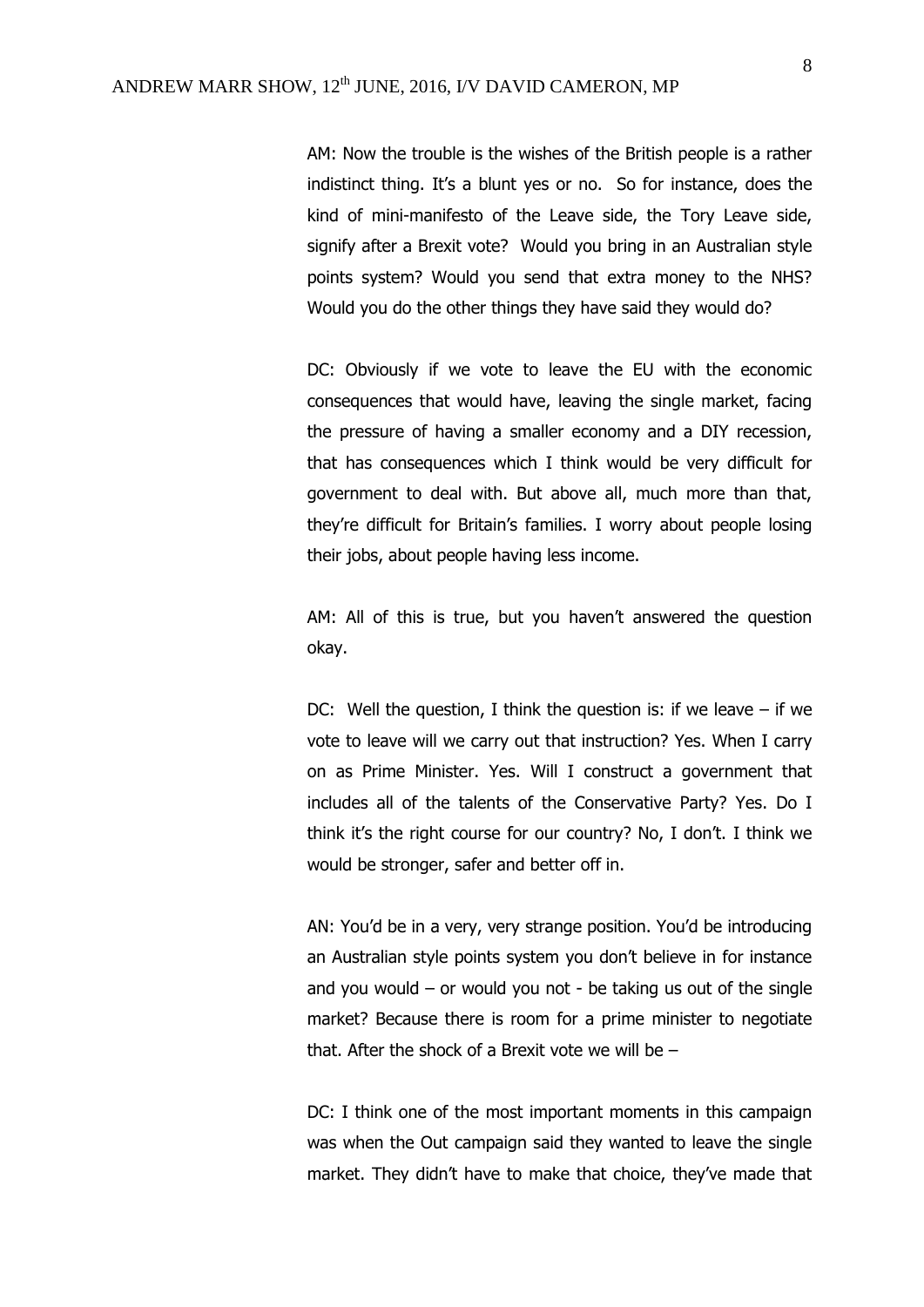choice. And what the British public would be voting for – hang on let me just finish. The British public would be voting if we leave would be to leave the EU and leave the single market. We'd then have to negotiate a trade deal from outside with the European Union. Now Canada is in the process of doing that, it's taken seven years. And this is why I think there's a very real risk here of a lost decade for Britain, because leaving the EU you've got to negotiate your exit, it took Greenland three years to do that. You've got to negotiate a trade deal with the EU, it's taken Canada seven years to do that, and counting, and then you've got to negotiate trade deals with the 53 other countries covered by our trading arrangements with the EU. And I think we'd be looking at a decade of uncertainty. Apart from not banging on about Europe we'd be banging on about Europe for ten years. It would suck the energy, I think, out of our government, out of your country while we should be taking on the world and winning  $-$  the positive agenda – we would be stuck you know trying to re-negotiate these things for a very very long time. All the while, with an economy that was less well off.

AM: Well let me pursue this because parts of this are beginning to sound a bit Alice in Wonderland. You have said that leaving the single market would be putting a bomb under the British economy and yet you're now in the position saying as prime minister I will then detonate the bomb.

DC: I must accept the instructions of the British people. That is what a referendum – that is what a referendum is about. But if we leave the EU and the German finance minister was very clear, you're either in or you're out, leaving the single market, you've then got to negotiate a trade deal. And it is worth stopping for a minute and asking well, who's got what sort of trade deal from the outside? Because the truth is this: they would never give us a better deal on the outside than we get on the inside.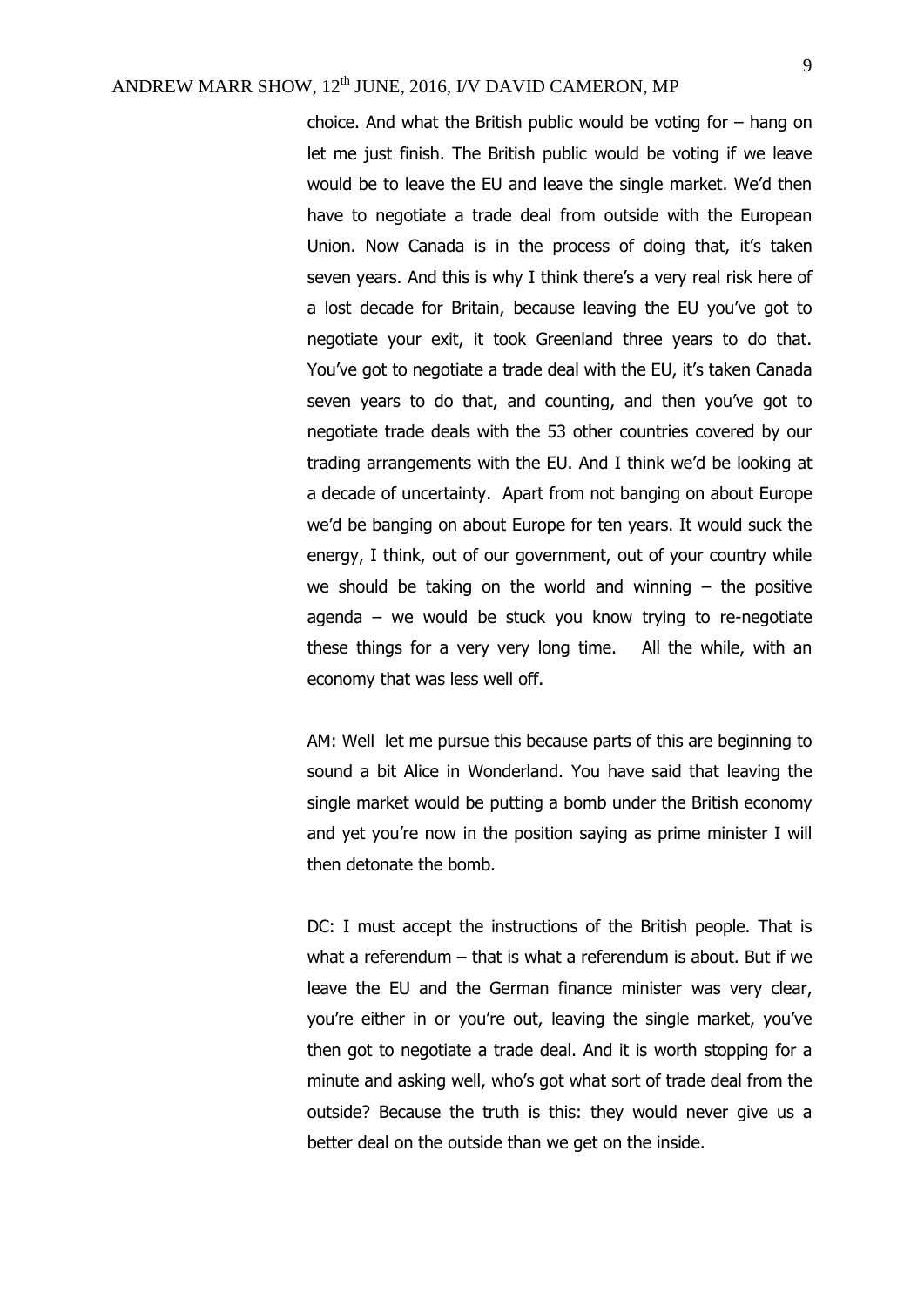AM: But you could do a deal which gave us access to the market, accepting free movement of people and we paid in. You wouldn't like it, you wouldn't say it was as good but that would not be putting a bomb under the British economy. You could do that - as prime minister you could try to negotiate that.

DC: The Leave Campaign has specifically rejected that option.

AM: That's them. You're the prime minister.

DC: Well there's a reason for rejecting that option which is if you go for the Norway solution, access to the single market, you still pay into the EU the same per head or a bit more as we do and you accept free movement. But crucially, and this goes to a bigger point, you have no say over what the rules are in that single market. And this is why I think our agenda is so positive on the Remain side because we have a seat at the table to determine the rules of this market of 500 million people. And for Britain, the  $5<sup>th</sup>$ biggest country in the world, the idea that we should leave, abrogate that responsibility and then have our ear pressed to the glass outside the door trying to find out what 27 other countries are agreeing about the future of things that affect us, I think that would be a total abdication of responsibility for a great power.

AN: Norway aren't doing terribly badly at the moment it should be said, but let me move on to the other big issue.

DC: But the Norwegians say to me, you know, they've said to me very clearly, if you want to play a part in Europe, if you want to be run by Europe have our position, because they basically take dictation about what the rules are. You know I want the best for  $OIII -$ 

AM: That's the Norwegian elite. It's not the ordinary Norwegian people who are doing pretty well at the moment.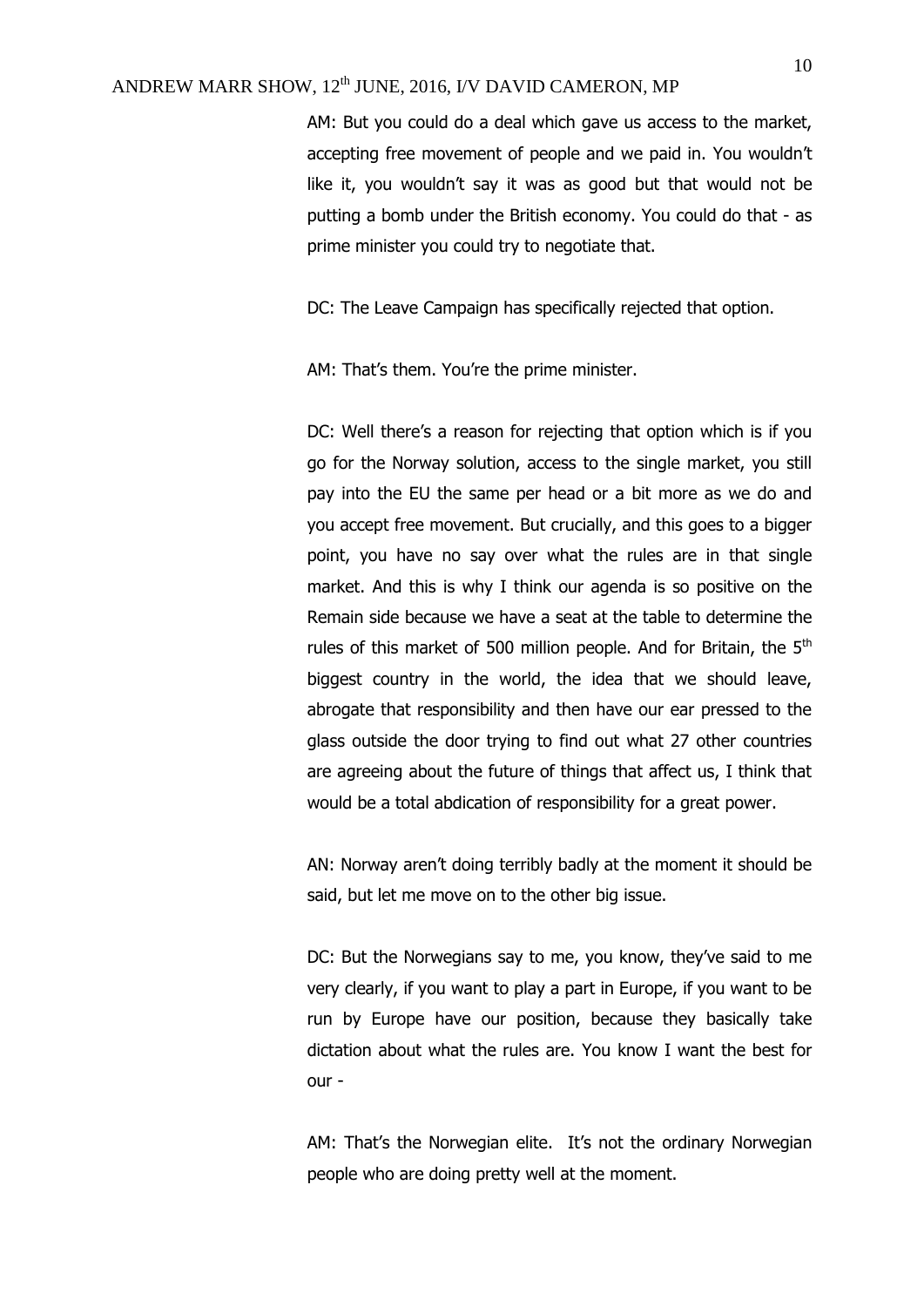DC: Well, they have an enormous – they have as much oil as we do and only four million people rather than 60 million people, so that makes a difference.

AM: Yeah, it helps, I agree.

DC: Take an example, think of our car industry. They want us round the table negotiating the rules for the electric cars of the future 'cause I want them to be built in Britain, not built in Germany or France or Italy and we get that say at the moment and we'd be giving it up if we leave.

AN: Let's swerve from electric cars to the issue that I think your side has most trouble with which is immigration. That promise to being immigration down to tens of thousands was your biggest single political mistake, apart possibly from holding the referendum.

DC: Well it's a challenge to control immigration and it's particularly a challenge when your economy…

AM: do you regret it?

DC: No, I think it's the right ambition for Britain. It's a particular challenge. When you're economy is growing as well as ours did, and has done, I mean we've had a five year period where we've created more jobs than the rest of the European Union put together. But you know, as recently as 2008 European migration the number of British and EU migrant EU people leaving Britain and the number coming - was in balance, as recently as 2008. And as the Eurozone countries, not all of them  $-$  but the major ones are now recovering, you can see that in France, you can see it in Spain, Ireland grew 7% last year – the idea that we are somehow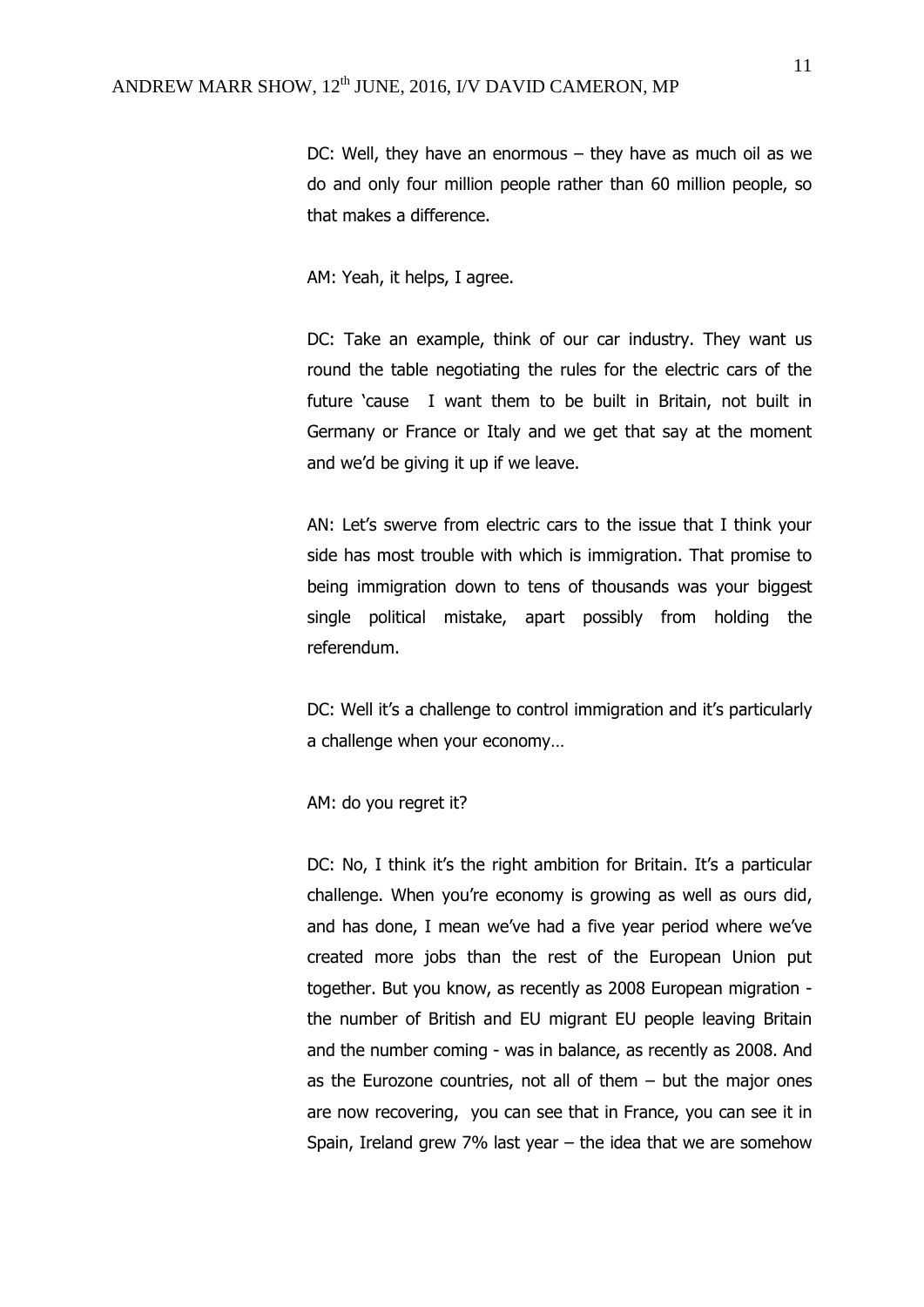shackled to a corpse when it's our biggest market and these are now growing countries, is nonsense.

AM: All right. 'Being in the EU means that we have no control at all over immigration from the rest of the EU. It is just untrue to say that we can control overall immigration if we stay in.' That's Paul Johnson of the IFS. The very man that you've been quoting all morning.

DC: Well, the point I'd make is that that doesn't take into account what we get if we stay, which is my welfare changes, so that if someone comes from the EU to work in Britain.

AM: As you know most of them come in to work.

DC: Hang on, hold on, this is very important. Well, if they come to work they get no unemployment benefit while they're looking. If they don't get a job within 6 months they can be asked to leave, and if they do get a job they have to work for 4 years paying into our system before they get full access to the welfare system. Now some people coming to Britain today are able to get £10,000 or more in year one in benefits, so of course that makes a difference. And I think that's a good way of controlling immigration. I think leaving the EU…

AM: 333 thousand to tens of thousands.

DC: Well I think leaving the single market is a massive mistake for our economy and for our country and I don't think you solve immigration problems by seeing unemployment go up, by seeing tax revenues come down, by seeing potential cuts to our public services. You know those are all risks that we shouldn't take and I say don't risk it.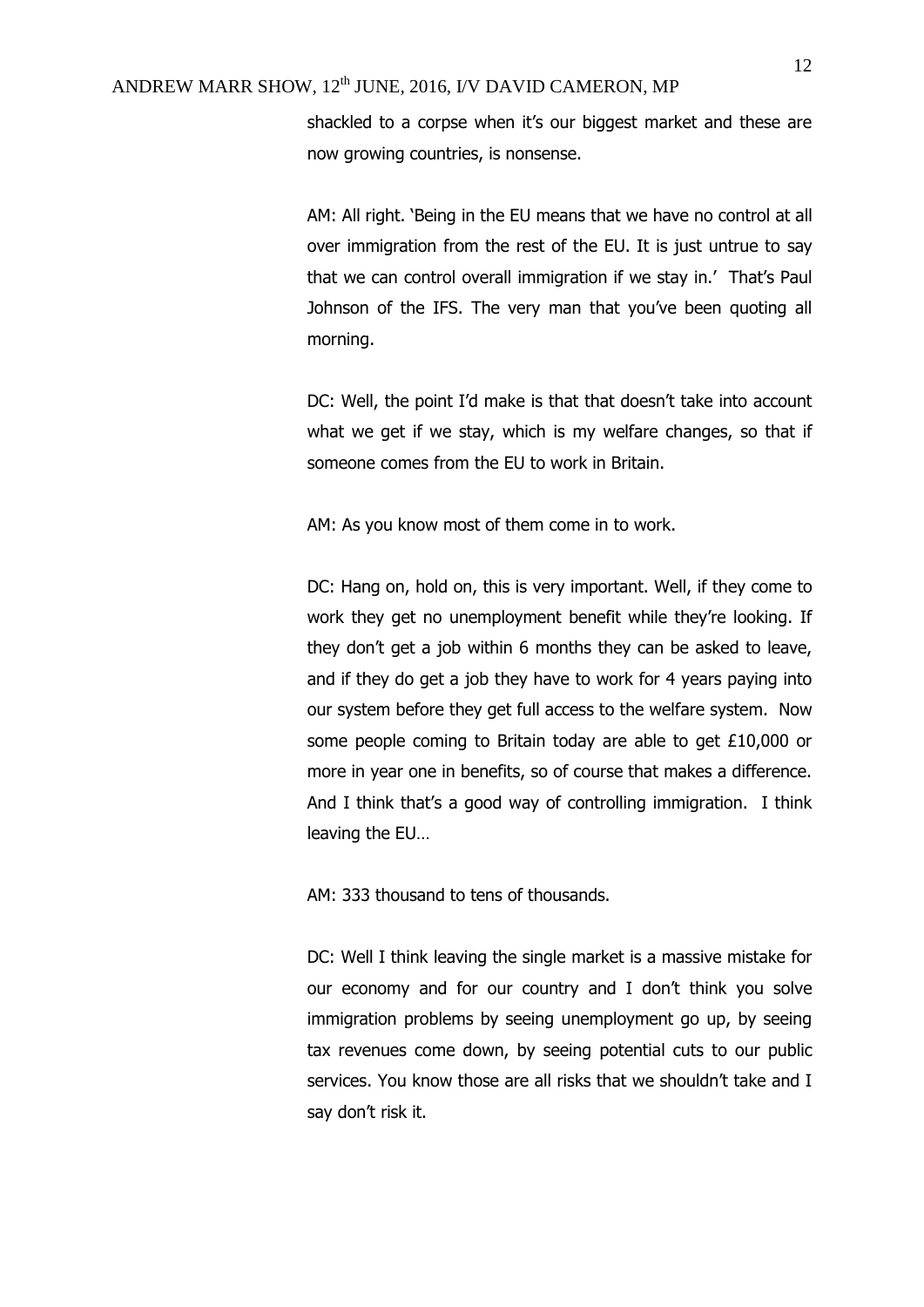AM: If there's a voter watching this at the moment who's thinking what I really care about most is controlling immigration, which way should he vote?

DC: They should vote to stay in the European Union.

AM: That can't be true, because we have unlimited immigration.

DC: First of all we are able to control better, we have complete control over immigration from outside the EU, but again that has challenges and inside the EU if we vote to stay In we are ending something for nothing. If people come here then they have to come effectively to work or support themselves and they have to pay in before they get out. That was one of the biggest complaints people had, was that we had a something for nothing system. We've changed that through this negotiation and so now people can vote to stay knowing they're staying in a reformed Europe.

AM: So how much immigration will that cut?

DC: I haven't given an estimate but clearly if you take away £10,000 in benefits to someone in year one, that clearly has an effect. Money is a very important signal.

AM: Nigel Farage and many others have raised the issue of Turkey. I know this is a very, very hard fought issue but you could resolve it more or less now. At the moment it is the British government's policy for Turkey to join the EU. Yes? And we are spending money to help that happen. If you change that policy, if you said I don't want Turkey to join the EU, that is not our policy, you could end that part of the argument here and now.

DC: Well look, I think this is a complete red herring because there is no prospect of Turkey joining the EU in decades. You cannot find an expert on this subject  $-$  you've been quoting lots of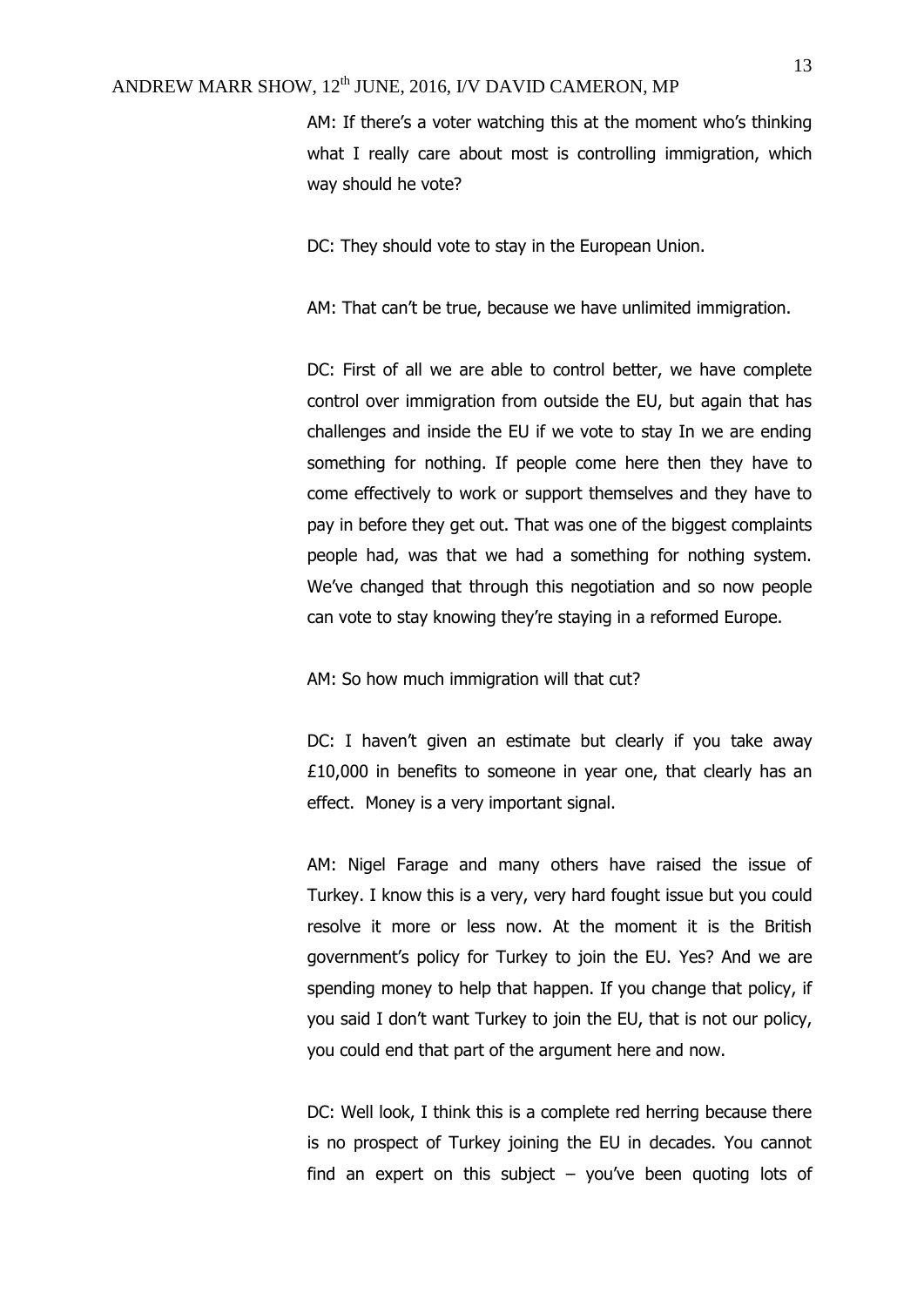experts – you can't find one that thinks it's going to happen, because it's not going to happen. They've opened one Chapter of 35 they have to open even though this started in 1987. At the current rate of progress they'll get there in the year 3,000. So it simply it's not an issue, it's a total red herring and the Out campaign know that. Some of them have admitted to it and so they should stop frightening people with this prospect 'cause it's not going to happen.

AM: A lot of people watching are saying, I really don't believe the establishment. They will find a way of getting Turkey in if it's in their interests. Could you at least say that if Turkey is going to come into the EU we have another referendum before that happens?

DC: Well I mean every country in Europe has a veto on this issue.

AM: Will you use it?

DC: Well, it's not going to happen. So me saying something different would make it sound like it is going to happen. It isn't going to happen, it is decades away, the Out campaign know that. They're using it as a tactic to try and frighten people, which is profoundly wrong, but this is not going to happen.

AM: Let me ask you about something else, if I may. 20 police forces across the country now are investigating Conservative election expenses. This started as a small story, it is growing and growing and growing. Did you authorise the payment of a very expensive QC to go to Kent Police and try to stop them extending their investigation, 'cause this looks like a cover up?

DC: This is all being handled I think quite properly by the Party Chairman and I'm very happy that what we did was right and we can answer all the questions that we're being –